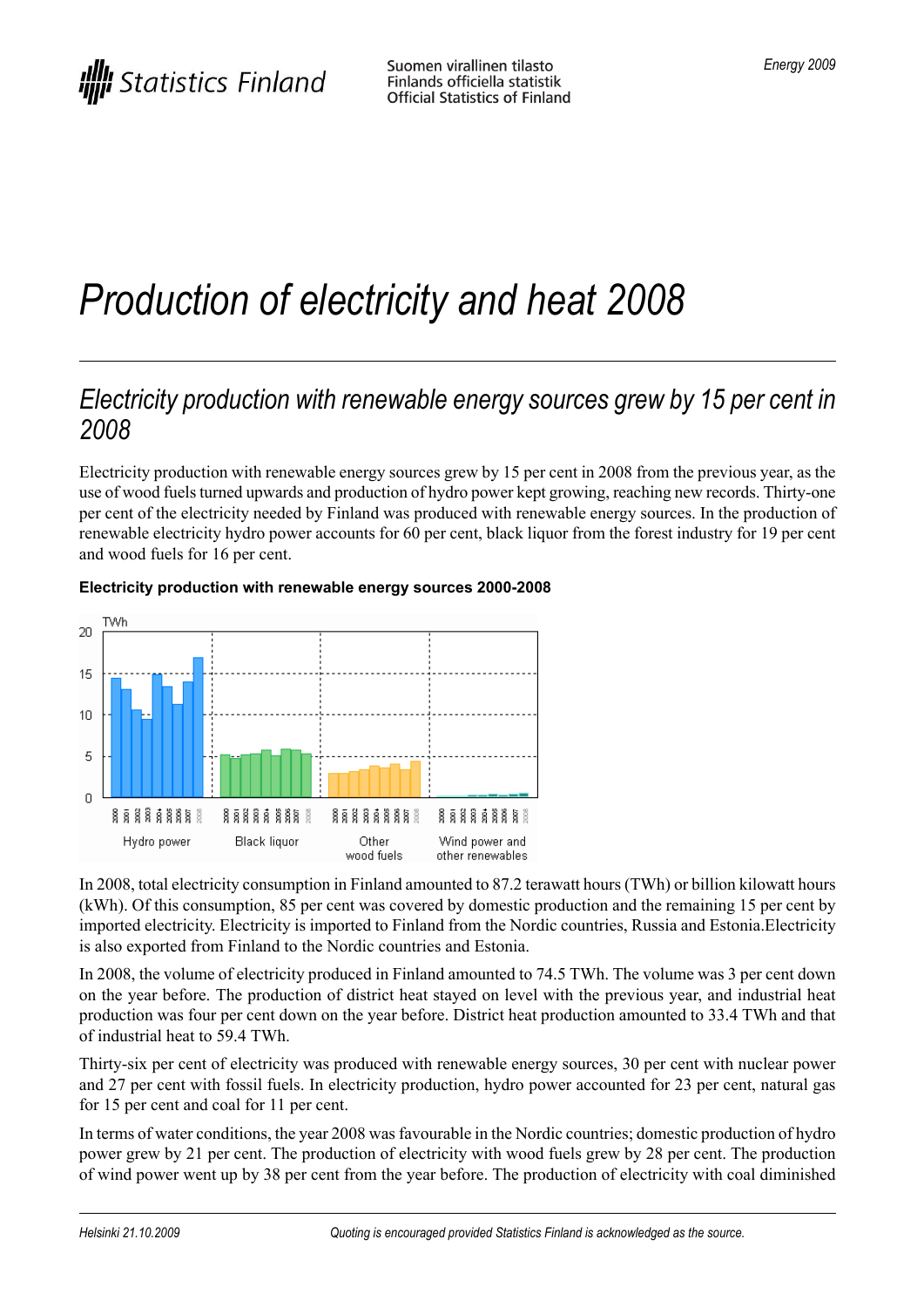by 37 per cent, and that produced with peat by 30 per cent. The consumption of both fell steeply in both combined heat and power plants and condensing power plants. The production of nuclear power decreased by 2 per cent.

Electricity produced with Nordic hydro power was amply available, so the production of domestic condensing power fell steeply by more than a third. The volume of electricity generated in combined heat and power production decreased by one per cent.

Combined heat and power production remained as the most significant mode of electricity generation; it accounted for 36 per cent of all electricity produced in 2008.

The past few years have been milder than the average, and in 2008 the need of heating energy remained on level with the year before. By contrast, the consumption of heat for industrial processes fell from the level of the year before due to the economic recession and decreased industrial production capacity.

|                                    | Electricity,<br><b>TWh</b> | District heat.<br><b>TWh</b> | Industrial heat,<br><b>TWh</b> | Total fuels used.<br><b>PJ</b> |
|------------------------------------|----------------------------|------------------------------|--------------------------------|--------------------------------|
| Separate production of electricity |                            |                              |                                |                                |
| - Hydro power                      | 16,9                       |                              |                                |                                |
| - Wind power                       | 0,3                        |                              |                                |                                |
| - Nuclear power                    | 22,1                       |                              |                                |                                |
| - Condensing power <sup>2</sup>    | 8,8                        |                              |                                | 87,9                           |
| - Total                            | 48,0                       |                              |                                | 87,9                           |
| Combined heat and power production | 26,5                       | 25,5                         | 47.3                           | 437,7                          |
| Separate heat production           |                            | 7,9'                         | 12,1                           | 85,7                           |
| <b>Total production</b>            | 74,5                       | 33,4                         | 59,4                           | 611,3                          |
| Net imports of electricity         | 12,8                       |                              |                                |                                |
| <b>Total</b>                       | 87,2                       | 33,4                         | 59,4                           | 611,3                          |

**Electricity and heat production by production mode in 2008**

1) In calculating total primary energy used, hydro power, wind power and net imports of electricity are made commensurate with fuels according to directly obtained electricity (3.6 PJ/TWh). Total nuclear energy used is calculated at the efficiency ratio of 33 per cent from produced nuclear power (10.91 PJ/TWh).

2) Condensing power includes condensing power plants, shares of condensing electricity of combined heat and power production plants, and peak gas turbines and similar separate electricity production plants.

The use of fuels in the production of electricity and heat decreased by 9 per cent in 2008. The use of coal and peat declined most, or by 33 and 20 per cent respectively. The use of oil and black liquor from forestry decreased as well. By contrast, the use of wood grew by 15 per cent.

#### **Fuel use in electricity and heat production 2007 and 2008**

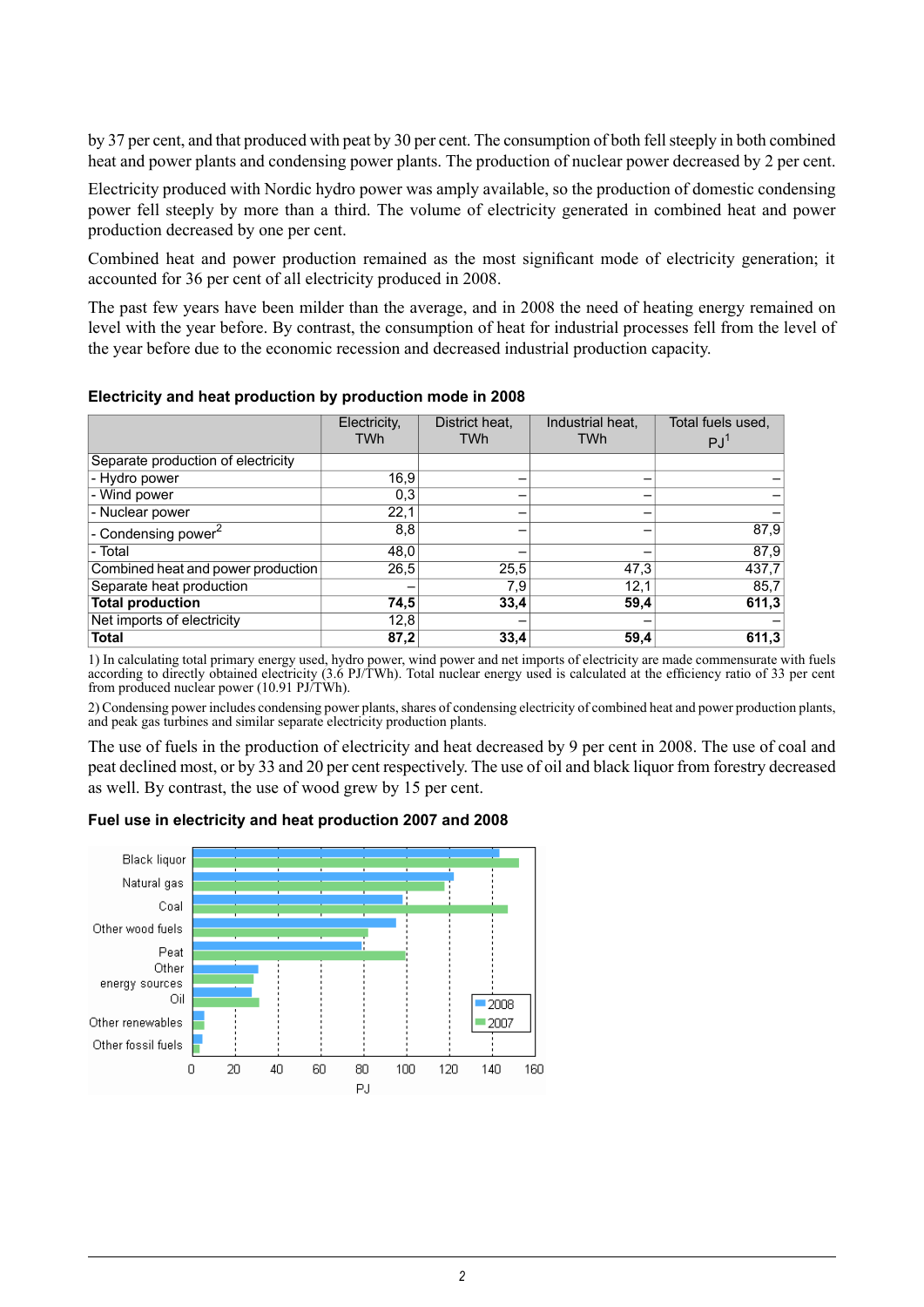## *Contents*

| Appendix tables |  |
|-----------------|--|
|                 |  |
|                 |  |
|                 |  |
|                 |  |
|                 |  |
| Figures         |  |
|                 |  |
|                 |  |
|                 |  |
|                 |  |
|                 |  |
|                 |  |
|                 |  |
|                 |  |
|                 |  |
|                 |  |
|                 |  |
|                 |  |
|                 |  |
|                 |  |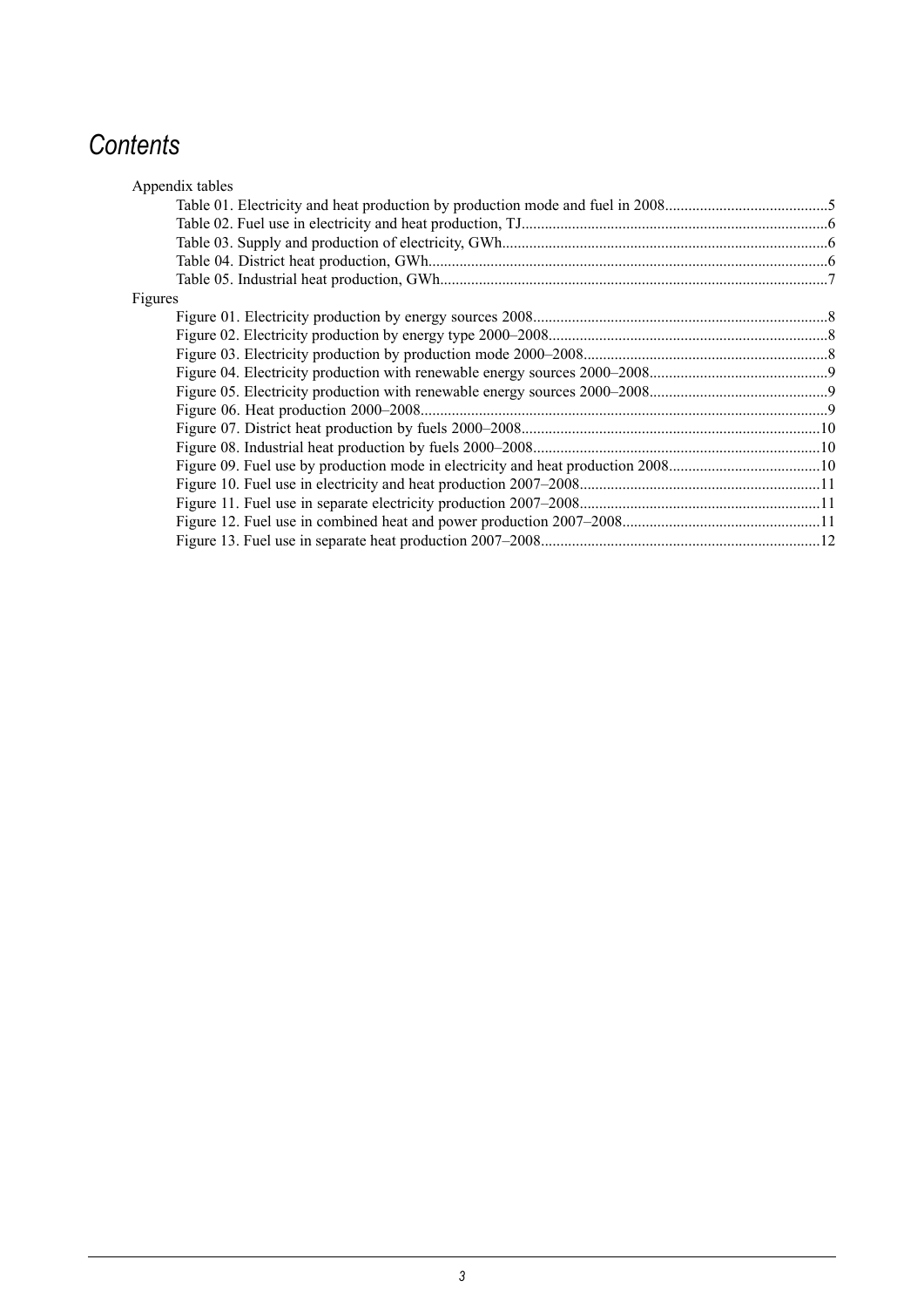*Appendix tables*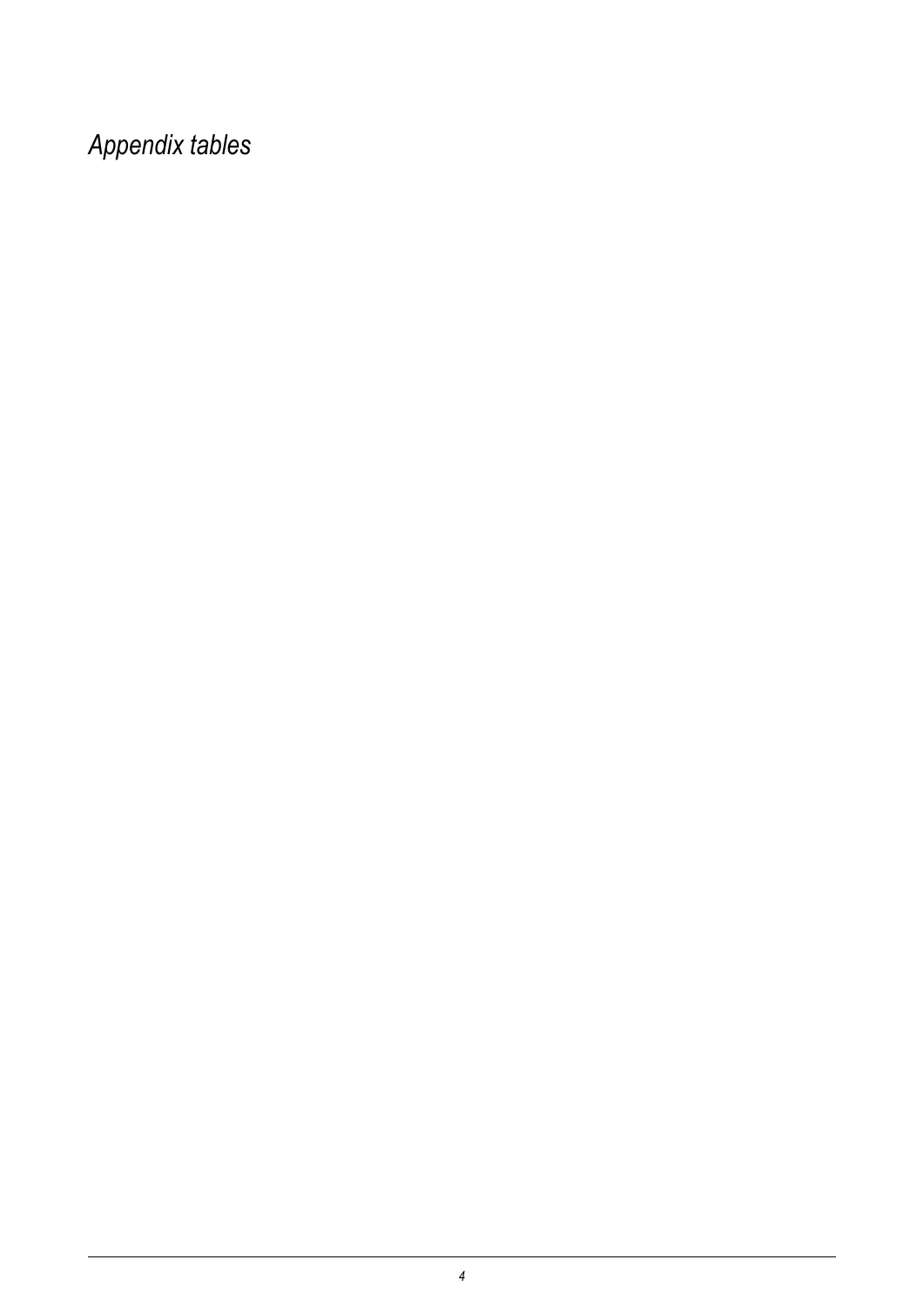|                         |                                                       | Electricity,<br>GWh  | District heat,<br>GWh | Industrial heat,<br>GWh | Fuels used,<br>GWh | Fuels used,<br>TJ |
|-------------------------|-------------------------------------------------------|----------------------|-----------------------|-------------------------|--------------------|-------------------|
| <b>Condensing Oil</b>   |                                                       | 144                  |                       |                         | 408                | 1469              |
| power                   | Coal <sup>2</sup>                                     | 4686                 |                       |                         | 12 550             | 45 179            |
| production <sup>1</sup> | Natural gas                                           | 378                  | $\ddot{\phantom{a}}$  |                         | 967                | 3 4 8 1           |
|                         | Other fossil <sup>34</sup>                            | $\overline{53}$      |                       | $\ddot{\phantom{0}}$    | 138                | 496               |
|                         | Peat                                                  | 1786                 | $\ddot{\phantom{a}}$  |                         | 5021               | 18 077            |
|                         | Black liquor and other<br>concentrated liquors        | 315                  | $\ddot{\phantom{a}}$  | $\ddot{\phantom{0}}$    | 1 0 0 6            | 3 6 20            |
|                         | Other wood fuels                                      | 1 1 5 9              | $\ddot{\phantom{a}}$  | $\ddot{\phantom{a}}$    | 3257               | 11 7 26           |
|                         | Other renewables <sup>35</sup>                        | 94                   |                       |                         | 250                | 898               |
|                         | Other energy sources <sup>6</sup>                     | 163                  | $\ddot{\phantom{a}}$  |                         | 826                | 2972              |
|                         | <b>Total</b>                                          | 8779                 |                       |                         | 24 4 21            | 87917             |
| <b>Combined</b>         | Oil                                                   | 248                  | 272                   | 806                     | 1643               | 5914              |
| heat and                | Coal <sup>2</sup>                                     | 3864                 | 6979                  | 1 3 6 0                 | 14 3 67            | 51720             |
| power                   | Natural gas                                           | 10 557               | 8 3 1 5               | 5 4 8 6                 | 28 4 30            | 102 348           |
| production <sup>7</sup> | Other fossil $34$                                     | 162                  | 454                   | 296                     | 1 2 0 9            | 4 3 5 3           |
|                         | Peat                                                  | 3043                 | 5189                  | 4 1 8 2                 | 15 29 6            | 55 066            |
|                         | <b>Black liquor and other</b><br>concentrated liquors | 4 9 3 5              | 222                   | 25 250                  | 38 632             | 139 074           |
|                         | Other wood fuels                                      | 3 187                | 3474                  | 8 4 4 3                 | 18720              | 67 391            |
|                         | Other renewables <sup>35</sup>                        | 186                  | 307                   | 375                     | 1 1 9 7            | 4 3 1 1           |
|                         | Other energy sources <sup>6</sup>                     | 295                  | 290                   | 1 0 5 6                 | 2096               | 7 5 4 6           |
|                         | <b>Total</b>                                          | 26 476               | 25 502                | 47 255                  | 121 590            | 437 723           |
| <b>Separate</b>         | $\overline{O}$ il                                     | $\ddot{\phantom{0}}$ | 1474                  | 2 4 0 3                 | 5815               | 20 933            |
| production              | Coal <sup>2</sup>                                     |                      | 315                   | 195                     | 568                | 2046              |
| of heat <sup>8</sup>    | Natural gas                                           | $\ddotsc$            | 2510                  | 1459                    | 4 6 6 9            | 16 807            |
|                         | Other fossil $34$                                     | ٠,                   | 45                    | $\overline{30}$         | 106                | 381               |
|                         | Peat                                                  | $\ddot{\phantom{0}}$ | 904                   | 624                     | 1794               | 6460              |
|                         | Black liquor and other<br>concentrated liquors        | $\ddotsc$            |                       | 225                     | 292                | 1052              |
|                         | Other wood fuels                                      | $\ddot{\phantom{a}}$ | 1410                  | 2441                    | 4 5 4 1            | 16 347            |
|                         | Other renewables $^{35}$                              | $\ddotsc$            | 111                   | $\overline{75}$         | 227                | 819               |
|                         | Other energy sources <sup>6</sup>                     |                      | 1112                  | 4 6 4 3                 | 5795               | 20 863            |
|                         | <b>Total</b>                                          | ٠.                   | 7882                  | 12 097                  | 23 808             | 85 708            |
| <b>Total</b>            | Oil                                                   | 392                  | 1746                  | 3 2 0 9                 | 7865               | 28 315            |
|                         | Coal <sup>2</sup>                                     | 8 5 5 0              | 7 2 9 3               | 1 5 5 5                 | 27 485             | 98 945            |
|                         | Natural gas                                           | 10 935               | 10 8 26               | 6946                    | 34 066             | 122 636           |
|                         | Other fossil <sup>34</sup>                            | 215                  | 499                   | 326                     | 1453               | 5 2 3 0           |
|                         | Peat                                                  | 4 8 29               | 6 0 9 3               | 4 807                   | 22 112             | 79 603            |
|                         | <b>Black liquor and other</b><br>concentrated liquors | 5 2 5 0              | 222                   | 25 4 75                 | 39 9 29            | 143 746           |
|                         | Other wood fuels                                      | 4 3 4 6              | 4 8 8 4               | 10 884                  | 26 518             | 95 4 64           |
|                         | Other renewables <sup>35</sup>                        | 280                  | 418                   | 451                     | 1 674              | 6 0 28            |
|                         | Other energy sources <sup>6</sup>                     | 457                  | 1 4 0 3               | 5 6 9 9                 | 8717               | 31 382            |
|                         | <b>Total</b>                                          | 35 255               | 33 385                | 59 352                  | 169 819            | 611 348           |

#### <span id="page-4-0"></span>**Table 01. Electricity and heat production by production mode and fuel in 2008**

1) Condensate parts produced in connection with combined heat and power production were calculated with condensing power.

2) In addition to hard coal, coal includes blast furnace gas and coke oven gas and coke.

3) Mixed fuels (such as recycled fuel) are divided into renewable and fossil fuels in ratio to the fossil and biodegradable coal contained in them.

4) Other fossil fuels include plastics fuels and other waste fuels and the fossil part of mixed fuels.

5) Other renewable fuels comprise the bio part of mixed fuels and biogas.

6) Other energy sources include hydrogen, electricity, and reaction and secondary heat of industry.

7) Combined heat and power production includes pure combined production.

8) Reduction heat produced in connection with condensate production and combined heat and power production were calculated in separate production of heat.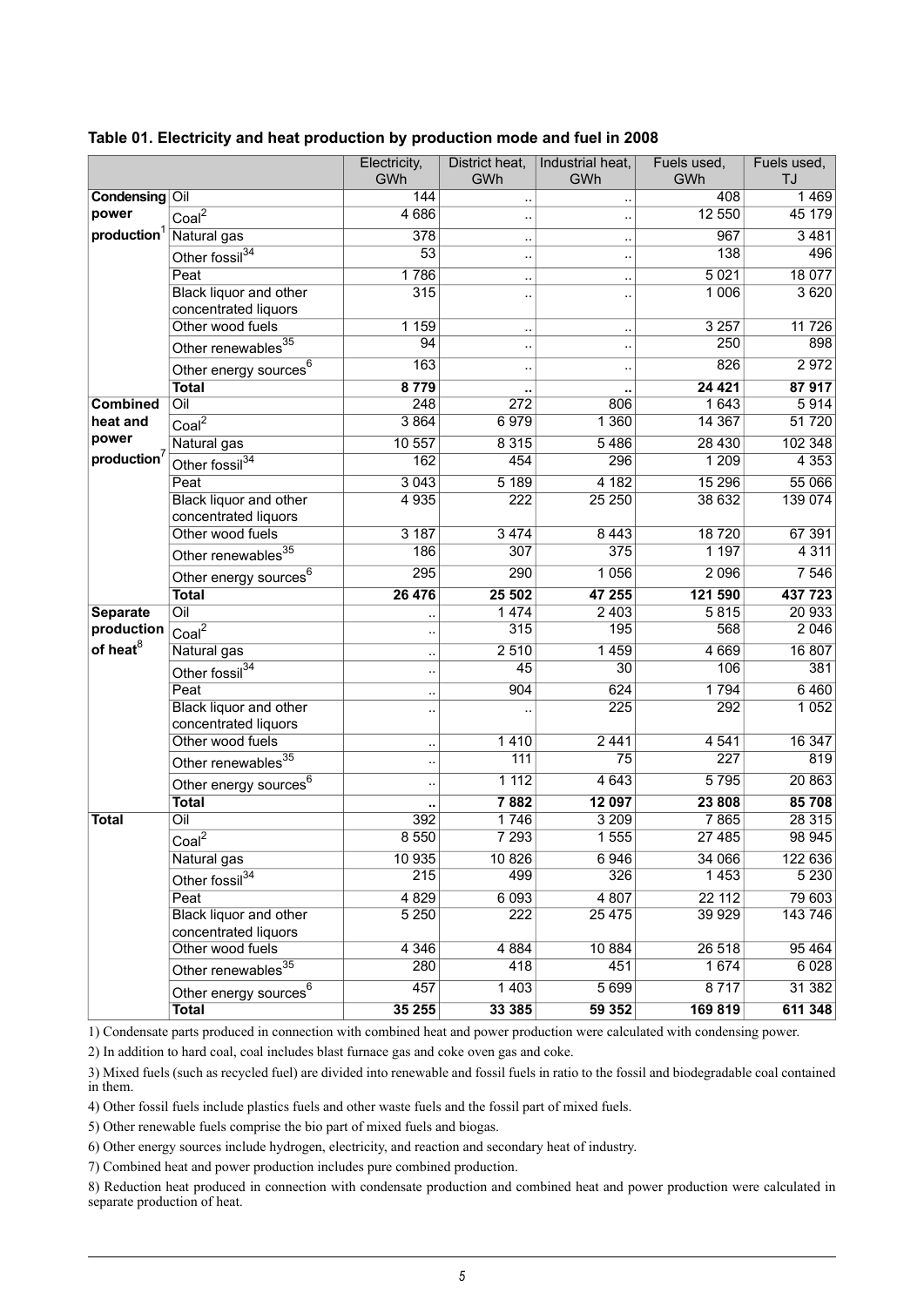<span id="page-5-0"></span>

|                                               | 2000 | 2001                                                                                    | 2002    | 2003    | 2004    | 2005    | 2006                        | 2007    | 2008    |
|-----------------------------------------------|------|-----------------------------------------------------------------------------------------|---------|---------|---------|---------|-----------------------------|---------|---------|
| Fossil fuels                                  |      |                                                                                         |         |         |         |         |                             |         |         |
| - Oil                                         |      | 33 695 38 138 37 874 38 015 35 995 33 117 31 033 31 924 28 315                          |         |         |         |         |                             |         |         |
| - Coal                                        |      | 104 612 123 888 140 591 199 594 175 841 86 498 172 691 147 656 98 945                   |         |         |         |         |                             |         |         |
| - Natural gas                                 |      | 117 387   129 063   127 718   143 158   138 375   124 230   131 457   118 038   122 636 |         |         |         |         |                             |         |         |
| - Other fossil                                | 2464 | 3334                                                                                    | 3 7 8 8 | 4 3 0 5 | 4 6 7 9 | 4 2 7 6 | 3 7 2 8                     | 4 0 5 9 | 5 2 3 0 |
| - Fossil fuels total                          |      | 258 158 294 422 309 971 385 071 354 889 248 120 338 908 301 677 255 126                 |         |         |         |         |                             |         |         |
| Peat                                          |      | 61 056 84 475 89 831 99 122 87 856 67 492 91 082 100 097 79 603                         |         |         |         |         |                             |         |         |
| Renewable fuels                               |      |                                                                                         |         |         |         |         |                             |         |         |
| - Black liguor and other concentrated liguors |      | 137 929 126 744 140 115 141 194 148 217 132 127 156 030 153 060 143 746                 |         |         |         |         |                             |         |         |
| - Other wood fuels                            |      | 76 455 76 149 80 026 81 923                                                             |         |         | 89 111  |         | 85 499 93 475 82 716 95 464 |         |         |
| - Other renewables                            | 2460 | 3148                                                                                    | 3 1 5 8 | 3997    | 4 5 4 3 | 6 205   | 5 3 3 1                     | 6 2 9 0 | 6028    |
| - Renewable fuels total                       |      | 216 844   206 041   223 299   227 113   241 870   223 832   254 836   242 067   245 238 |         |         |         |         |                             |         |         |
| Other energy sources                          |      | 19 598   18 990   20 863   24 728   25 875   24 443   28 076   29 299   31 382          |         |         |         |         |                             |         |         |
| <b>Total</b>                                  |      | 555 655 603 928 643 965 736 035 710 491 563 887 712 903 673 139 611 348                 |         |         |         |         |                             |         |         |

#### <span id="page-5-1"></span>**Table 03. Supply and production of electricity, GWh**

|                                               | 2000    | 2001        | 2002                                             | 2003    | 2004        | 2005    | 2006    | 2007                                                                           | 2008    |
|-----------------------------------------------|---------|-------------|--------------------------------------------------|---------|-------------|---------|---------|--------------------------------------------------------------------------------|---------|
| Nuclear power                                 | 21575   |             | 21 854 21 395 21 830 21 814 22 356 22 004 22 501 |         |             |         |         |                                                                                | 22050   |
| Fossil fuels                                  |         |             |                                                  |         |             |         |         |                                                                                |         |
| - Oil                                         | 540     | 610         | 836                                              | 910     | 570         | 454     | 439     | 431                                                                            | 392     |
| - Coal                                        | 8636    | 10556       | 12437                                            | 18487   | 15946       | 6687    | 15842   | 13615                                                                          | 8 5 5 0 |
| - Natural gas                                 | 9856    | 11 182      | 11 273                                           |         | 13435 12372 | 10896   | 11941   | 10250                                                                          | 10935   |
| - Other fossil                                | 69      | 111         | 120                                              | 170     | 188         | 167     | 127     | 158                                                                            | 215     |
| - Fossil fuels total                          | 19 100  |             | 22459 24667 33002 29075                          |         |             |         |         | 18 204 28 349 24 454 20 092                                                    |         |
| Peat                                          | 3689    | 5 7 9 7     | 6 141                                            | 6827    | 6 118       | 4 206   | 6 206   | 6917                                                                           | 4 8 2 9 |
| Renewable energy sources                      |         |             |                                                  |         |             |         |         |                                                                                |         |
| - Hydro power                                 | 14453   |             | 13018 10623                                      | 9455    | 14865       | 13428   | 11 31 3 | 13991                                                                          | 16909   |
| - Wind power                                  | 77      | 70          | 63                                               | 92      | 120         | 168     | 153     | 188                                                                            | 261     |
| - Black liguor and other concentrated liguors | 5 1 2 6 | 4765        | 5140                                             | 5 2 5 5 | 5778        | 5 0 6 0 | 5 9 0 0 | 5 7 1 1                                                                        | 5 2 5 0 |
| - Other wood fuels                            | 2923    | 2882        | 3 1 9 1                                          | 3 3 6 4 | 3821        | 3647    | 4 0 68  | 3408                                                                           | 4 3 4 6 |
| Other renewables                              | 101     | 148         | 143                                              | 188     | 209         | 280     | 230     | 297                                                                            | 280     |
| - Renewables total                            |         | 22679 20882 | 19160                                            |         |             |         |         | 18353 24794 22584 21664 23595 27046                                            |         |
| Other energy sources                          | 234     | 237         | 255                                              | 364     | 369         | 307     | 400     | 349                                                                            | 457     |
| <b>Electricity produced total</b>             | 67278   | 71229       | 71618                                            | 80377   | 82171       | 67657   | 78623   | 77817                                                                          | 74475   |
| Net imports of electricity                    | 11880   | 9959        | 11925                                            | 4 8 5 2 | 4 8 7 0     | 17015   | 11401   | 12557                                                                          | 12772   |
| <b>Total</b>                                  |         |             |                                                  |         |             |         |         | 79 158   81 188   83 543   85 229   87 041   84 672   90 024   90 374   87 247 |         |

#### <span id="page-5-2"></span>**Table 04. District heat production, GWh**

|                                               | 2000      | 2001    | 2002                                                           | 2003                    | 2004                  | 2005    | 2006      | 2007    | 2008        |
|-----------------------------------------------|-----------|---------|----------------------------------------------------------------|-------------------------|-----------------------|---------|-----------|---------|-------------|
| Fossil fuels                                  |           |         |                                                                |                         |                       |         |           |         |             |
| - Oil                                         | 1 7 7 4 1 | 2 3 0 2 |                                                                | 2 334 2 488 2 005       |                       |         | 1848 2217 | 2 2 2 7 | 1746        |
| - Coal                                        | 7 5 20    | 8497    | 8 7 8 2                                                        |                         | 9 089   8 304   7 767 |         | 8935      |         | 8 344 7 293 |
| - Natural gas                                 | 9628      | 10083   |                                                                | 10449 10354 11073 11088 |                       |         | 9849      | 9904    | 10826       |
| - Other fossil                                | 185       | 218     | 213                                                            | 263                     | 298                   | 298     | 241       | 241     | 499         |
| - Fossil fuels total                          |           |         | 19 108 21 101 21 779 22 194 21 680 21 001 21 243 20 716 20 365 |                         |                       |         |           |         |             |
| Peat                                          | 4 8 5 0   | 5622    |                                                                | 6 012 6 433 6 009 5 441 |                       |         | 6 103     |         | 6980 6093   |
| Renewable energy sources                      |           |         |                                                                |                         |                       |         |           |         |             |
| - Black liquor and other concentrated liquors | 367       | 396     | 282                                                            | 286                     | 286                   | 267     | 375       | 205     | 222         |
| - Other wood fuels                            | 2 655     | 2 7 7 4 | 3 2 3 1                                                        | 3456                    | 3756                  | 4 1 7 0 | 4 3 8 1   | 3917    | 4 8 84      |
| - Other renewables                            | 208       | 231     | 228                                                            | 280                     | 339                   | 600     | 441       | 529     | 418         |
| - Renewables total                            | 3 2 3 0   | 3402    | 3 7 4 1                                                        | 4 0 2 2                 | 4 3 8 1               | 5037    | 5 1 9 7   | 4 6 5 2 | 5 5 24      |
| Other energy sources                          | 944       | 826     | 876                                                            | 1043                    | 1012                  | 1096    | 1 0 9 2   | 1 0 5 6 | 1403        |
| Total                                         |           |         | 28 131 30 950 32 408 33 692 33 082 32 575 33 635 33 404 33 385 |                         |                       |         |           |         |             |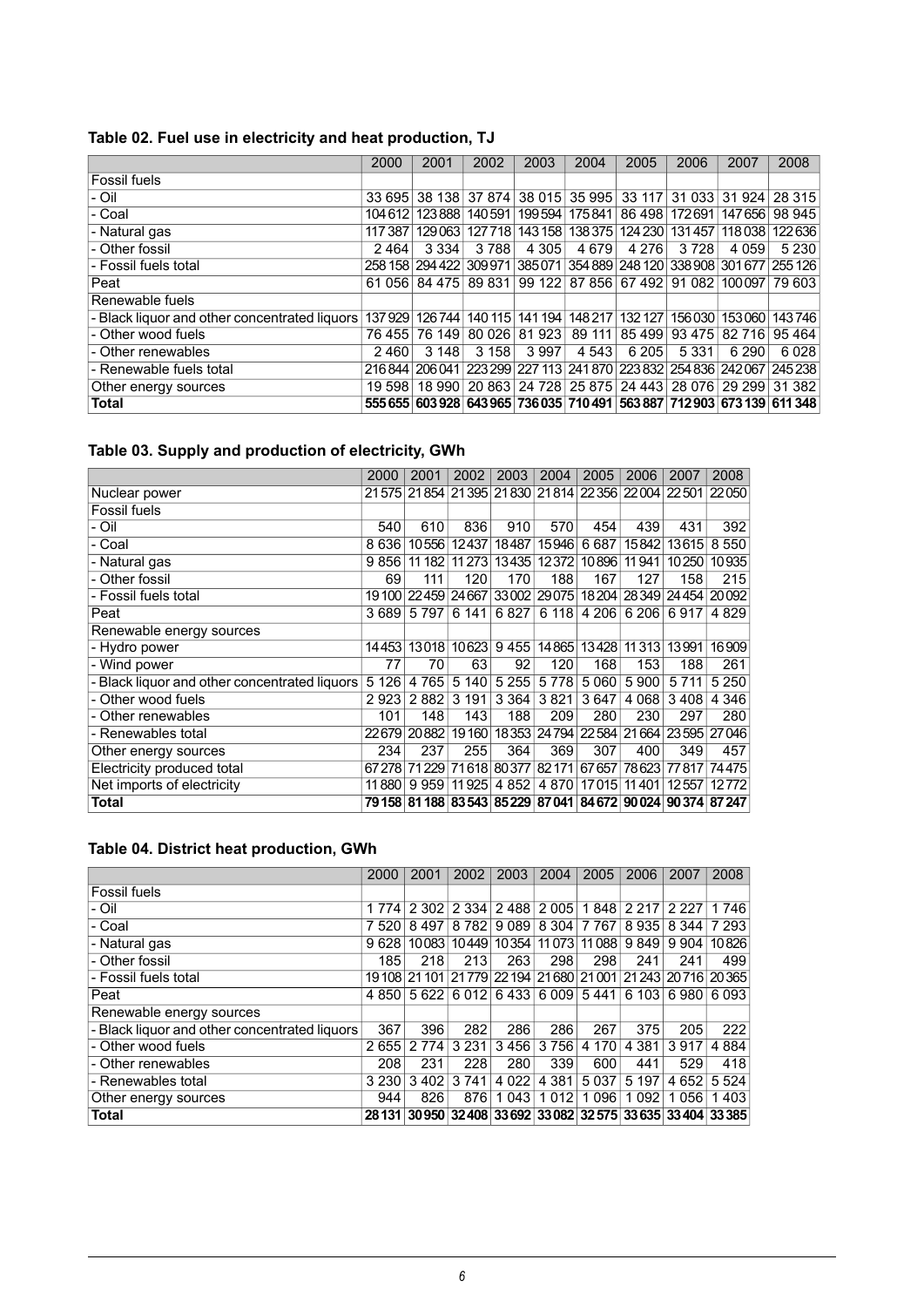#### <span id="page-6-0"></span>**Table 05. Industrial heat production, GWh**

|                                                                                                       | 2000    | 2001    | 2002        | 2003    | 2004                              | 2005    | 2006        | 2007    | 2008                                                           |
|-------------------------------------------------------------------------------------------------------|---------|---------|-------------|---------|-----------------------------------|---------|-------------|---------|----------------------------------------------------------------|
| <b>Fossil fuels</b>                                                                                   |         |         |             |         |                                   |         |             |         |                                                                |
| - Oil                                                                                                 | 4 7 6 9 | 4637    | 4 6 4 9     | 4 2 3 2 | 4 3 8 1                           | 4 1 7 6 | 3832        | 3808    | 3 2 0 9                                                        |
| - Coal                                                                                                | 2488    | 2 2 1 7 | 2 1 6 7     | 958     | 957<br>1                          | 1854    | 1 672       | 1 656   | 555                                                            |
| - Natural gas                                                                                         | 7958    |         | 8 313 7 753 | 7471    | 7<br>936                          | 7 2 4 3 | 7 504       | 7 3 8 7 | 6946                                                           |
| - Other fossil                                                                                        | 162     | 252     | 322         | 381     | 392                               | 333     | 281         | 346     | 326                                                            |
| - Fossil fuels total                                                                                  | 15376   |         | 15419 14891 |         | 14041 14666                       | 13606   | 13289       | 13197   | 12036                                                          |
| Peat                                                                                                  | 4 185   | 4412    | 5006        | 5261    | 4406                              | 4 0 6 1 | 4 7 3 8     | 5 2 4 9 | 4 807                                                          |
| Renewable energy sources                                                                              |         |         |             |         |                                   |         |             |         |                                                                |
| - Black liquor and other concentrated liquors 23 177 21 259 23 730 23 626 24 659 22 015 26 632 26 571 |         |         |             |         |                                   |         |             |         | 25475                                                          |
| - Other wood fuels                                                                                    | 10869   |         | 10562 10521 |         | 10385 11 009 10 125 11 216 10 615 |         |             |         | 10884                                                          |
| - Other renewables                                                                                    | 239     | 284     | 313         | 398     | 416                               | 463     | 454         | 470     | 451                                                            |
| - Renewables total                                                                                    | 34 285  |         |             |         |                                   |         |             |         | 32 105 34 564 34 409 36 083 32 603 38 302 37 656 36 810        |
| Other energy sources                                                                                  | 3 703   |         | 3 668 3 959 |         | 4 4 7 5   4 7 1 0                 |         | 4 369 5 235 | 5 6 8 2 | 5699                                                           |
| <b>Total</b>                                                                                          |         |         |             |         |                                   |         |             |         | 57 549 55 604 58 420 58 186 59 865 54 638 61 564 61 785 59 352 |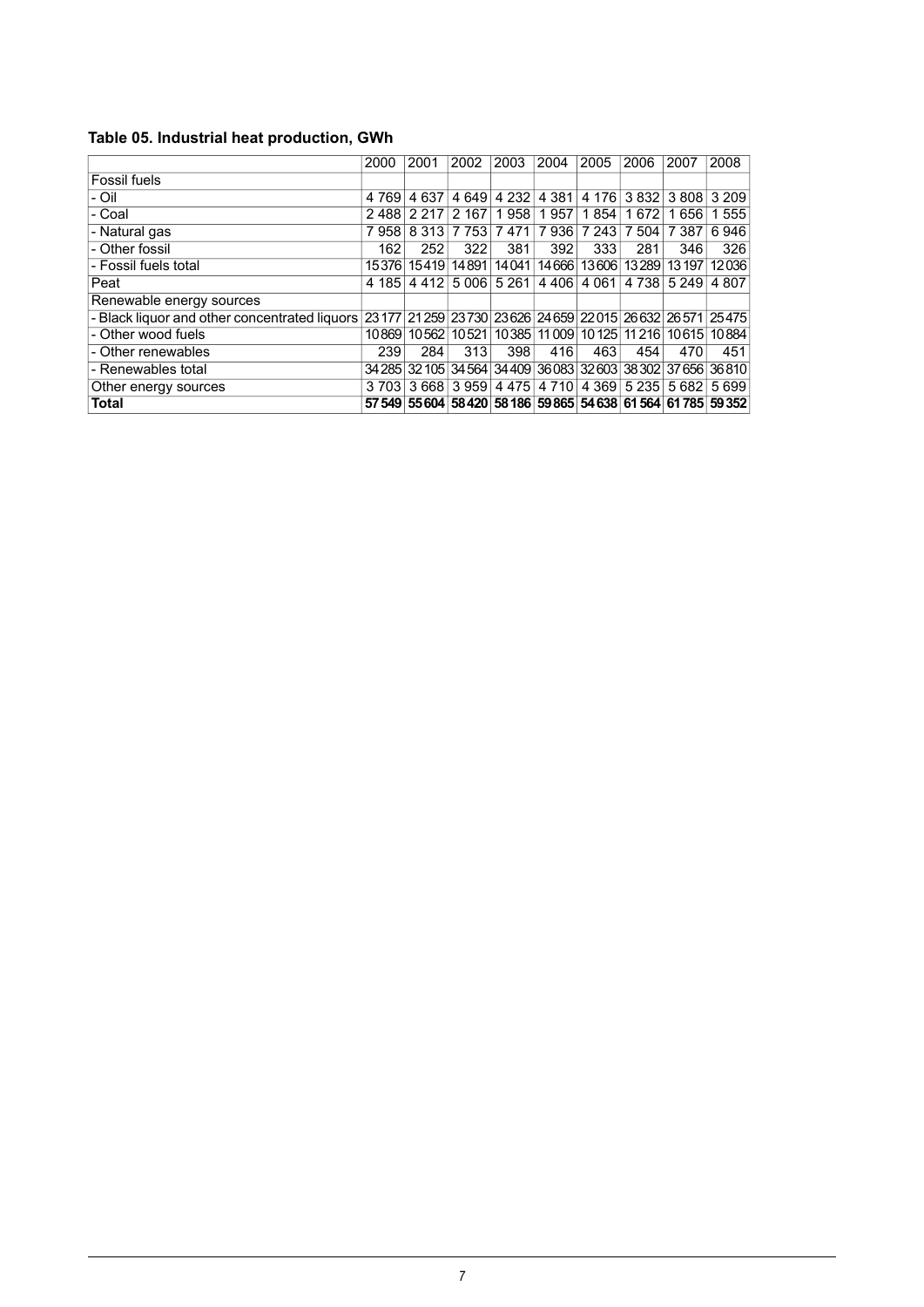### *Figures*



#### <span id="page-7-0"></span>**Figure 01. Electricity production by energy sources 2008**

<span id="page-7-1"></span>



<span id="page-7-2"></span>**Figure 03. Electricity production by production mode 2000–2008**

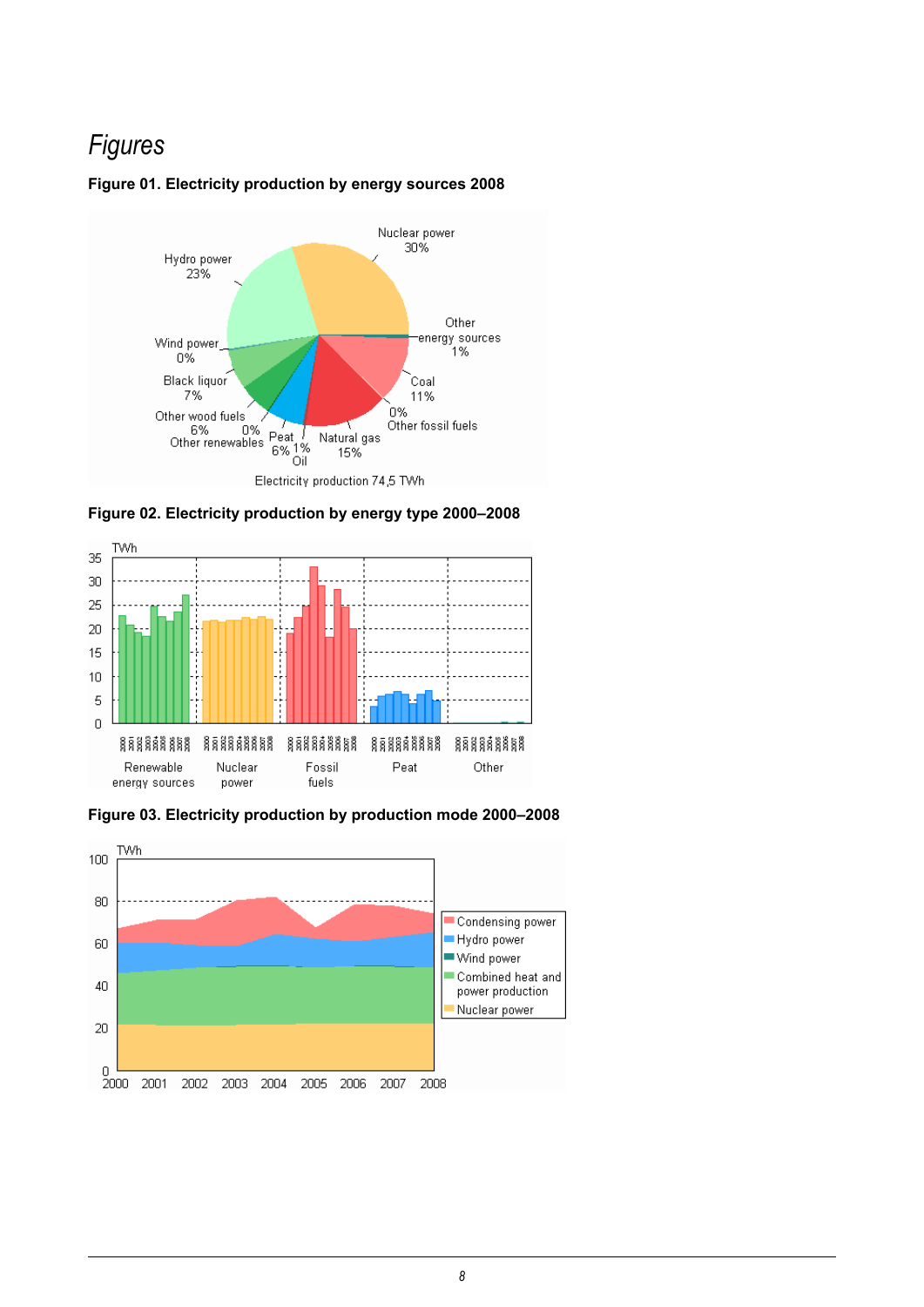

<span id="page-8-0"></span>**Figure 04. Electricity production with renewable energy sources 2000–2008**

<span id="page-8-1"></span>



<span id="page-8-2"></span>



District heat production 33,4 TWh

Industrial heat production 59,4 TWh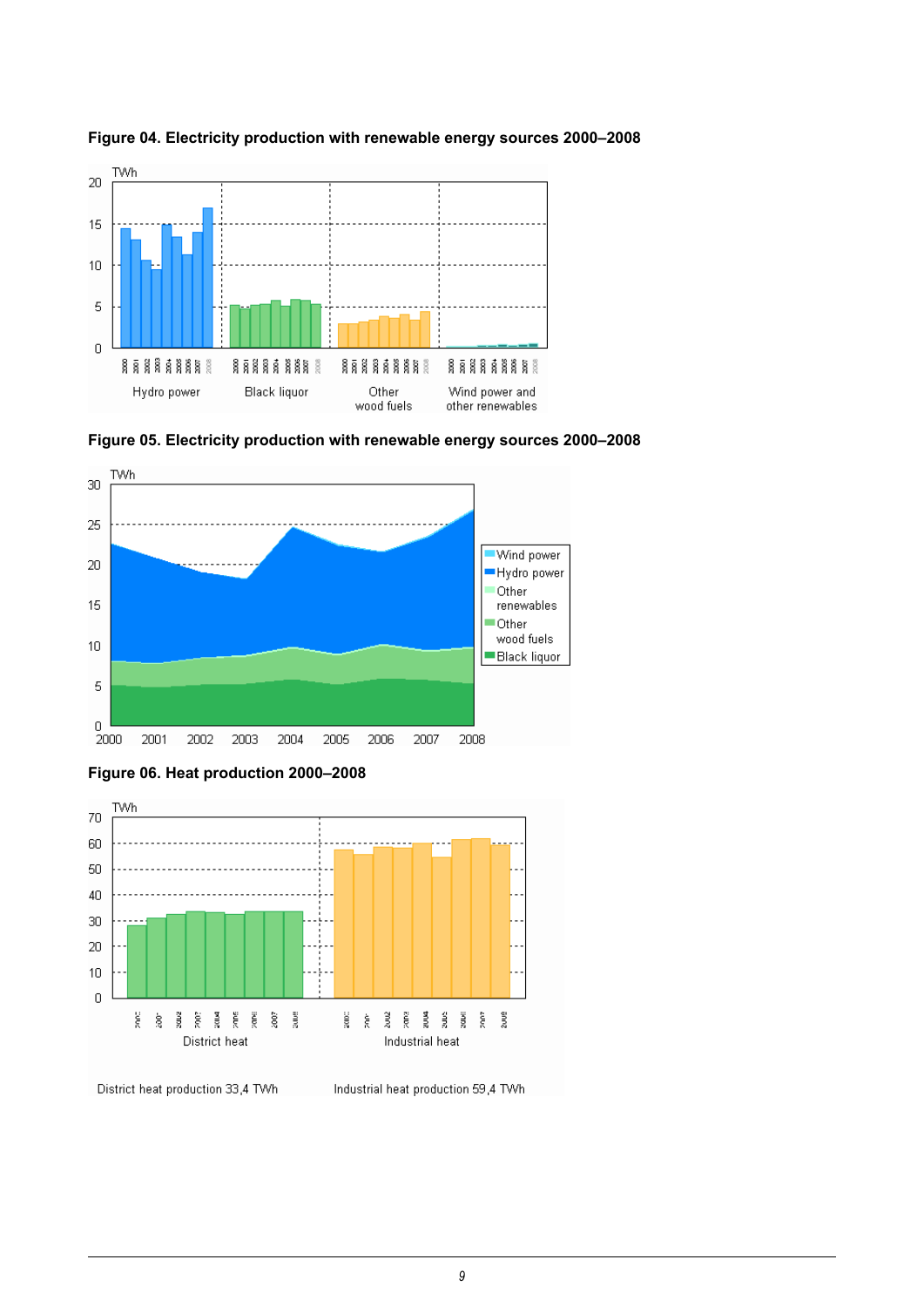

<span id="page-9-0"></span>**Figure 07. District heat production by fuels 2000–2008**

<span id="page-9-1"></span>**Figure 08. Industrial heat production by fuels 2000–2008**



<span id="page-9-2"></span>**Figure 09. Fuel use by production mode in electricity and heat production 2008**

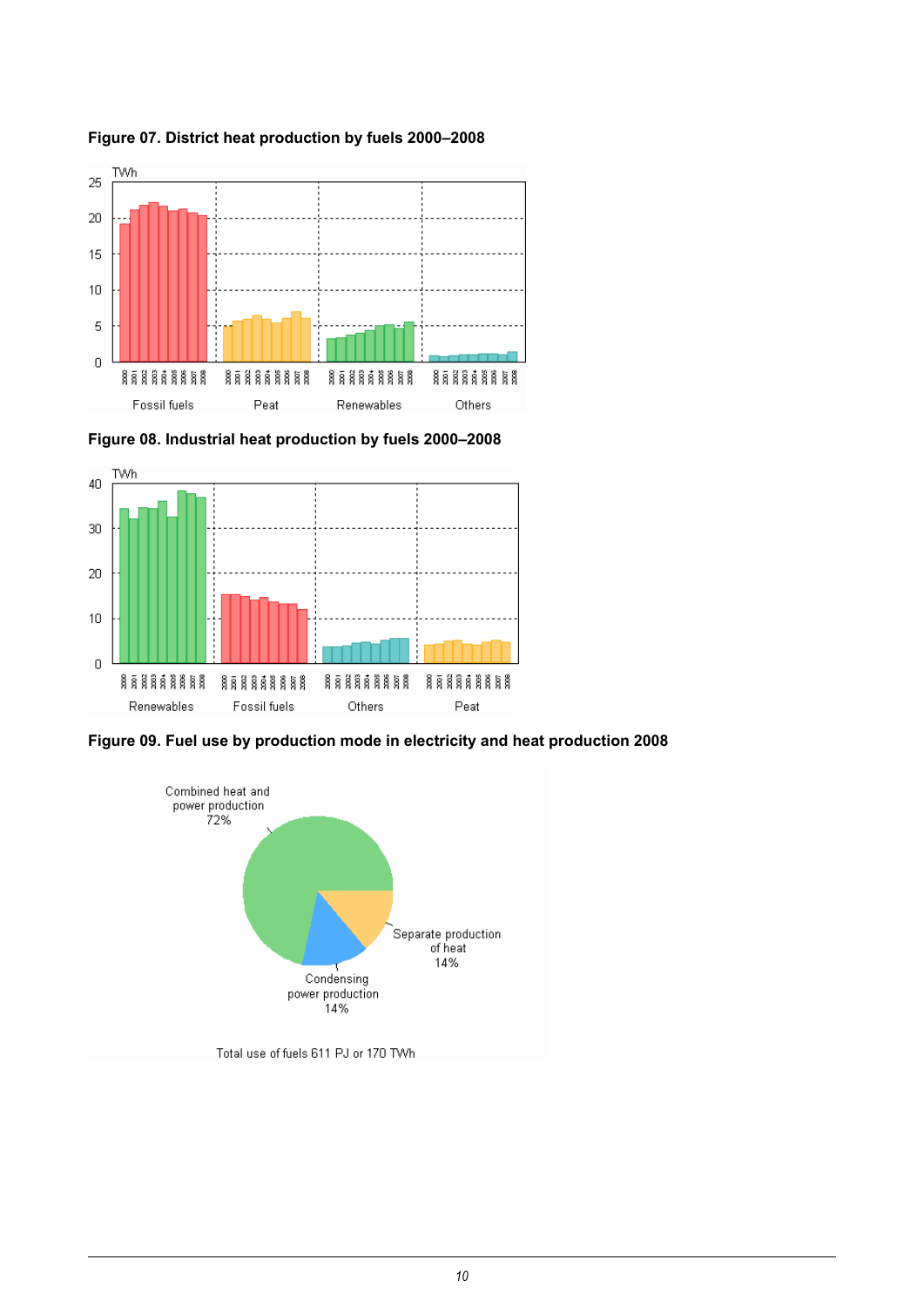

<span id="page-10-0"></span>**Figure 10. Fuel use in electricity and heat production 2007–2008**

<span id="page-10-1"></span>



<span id="page-10-2"></span>**Figure 12. Fuel use in combined heat and power production 2007–2008**

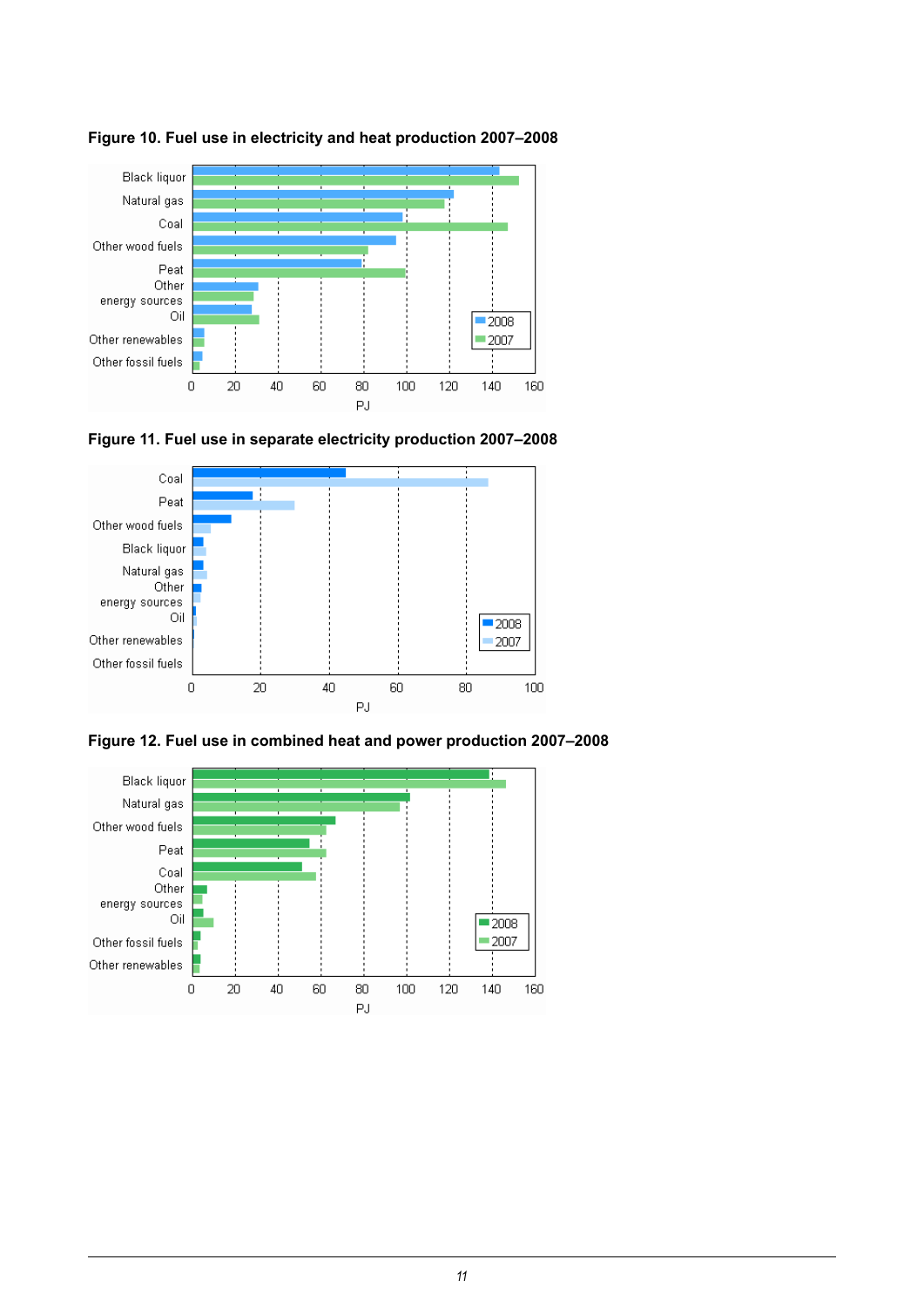

<span id="page-11-0"></span>